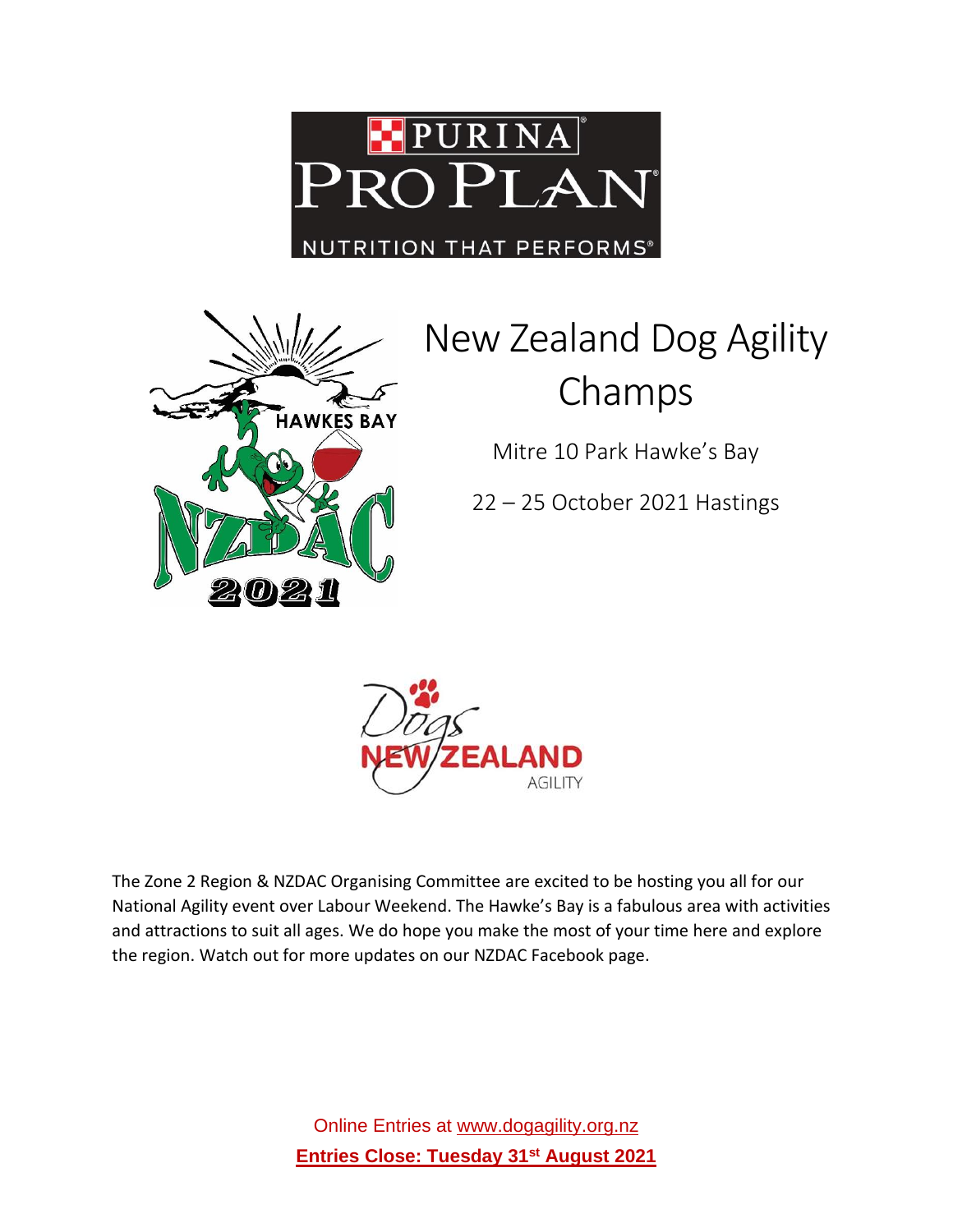

This year we are delighted to bring you 9 talented judges who I am sure will lay down some fun and exciting courses for our competitors to execute over the weekend.

Our 9 judges are: Wayne Grant, Sallie Remon, Sharon Wagener, Paul Taylor, Keri Neilson, Dave Cook, Alan Rohde, Meredith Evans and Graeme Lawson

Full Judges profiles will be available in the catalogue and our NZDAC Facebook page.

# **Flygility**

Interzone Teams Flygility will run on Friday in its own ring. AD and ADXA will run simultaneously. Teams entry form and further information will be available here: [http://www.dogagility.org.nz/nzdac/nzdac\\_home.html](http://www.dogagility.org.nz/nzdac/nzdac_home.html)

> Online Entries at [www.dogagility.org.nz](http://www.dogagility.org.nz/) **Entries Close: Tuesday 31st August 2021**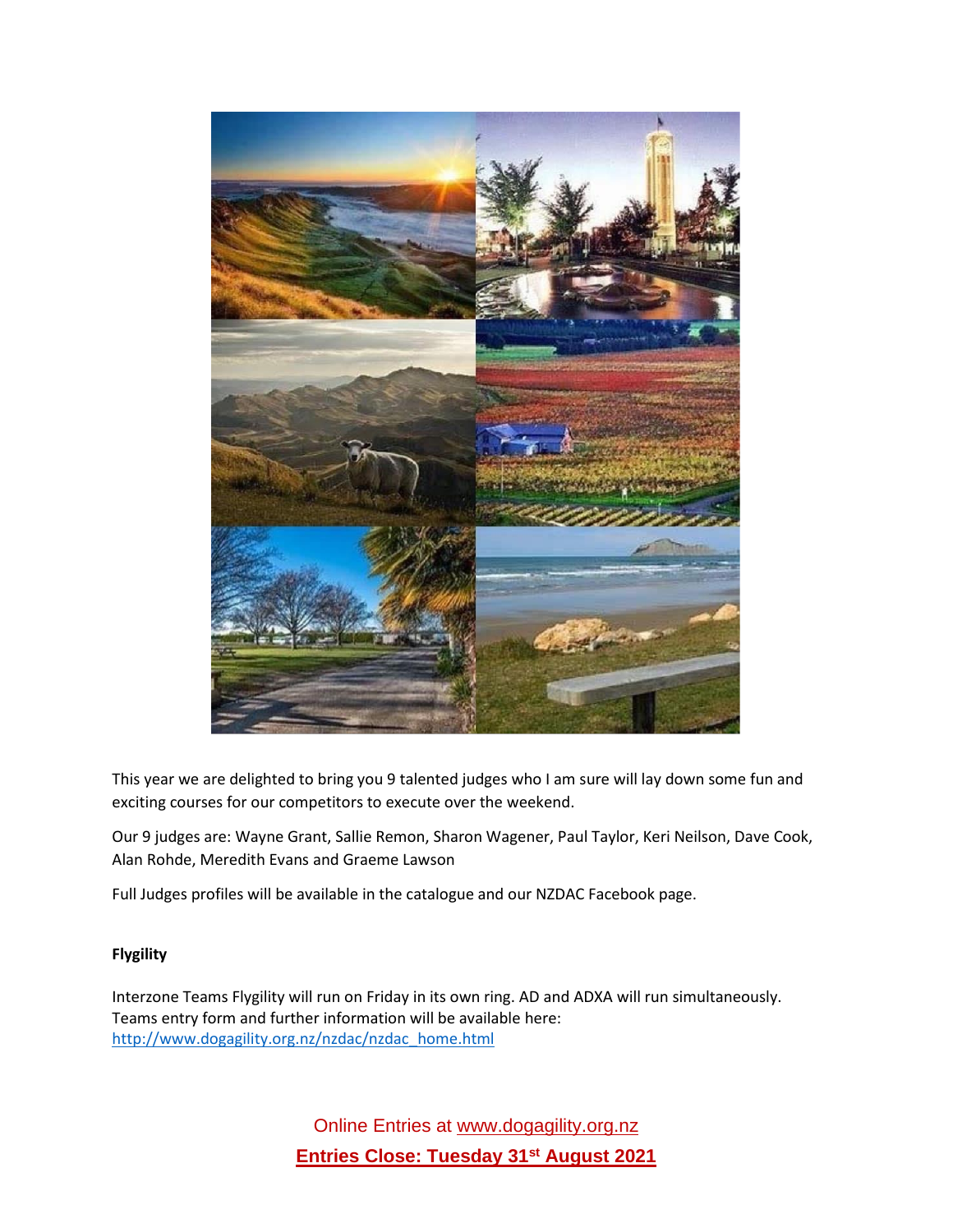#### **Start Times – Friday to Monday**

- Judging Commences no earlier than 8:00am
- Course walking times to be confirmed in the catalogue

#### **Entry Fees**

- Agility, Jumpers, & Champion of Champions \$8.00
- AD & ADXA \$5.00
- JDT Beginner & Experienced \$5.00
- JDT Handler of the Year No Charge
- Interclub Team Event \$18 per team

#### **Registration**

• Individual Registration \$5.00 Family \$10.00

#### **Camping & Ringside Day Tents**

- Camping: \$15 per night payable with your entry.  $5<sup>th</sup>$  night free for those who want to stay over Monday night
- Ringside Day Tent Sites \$50 for the 4-day weekend (you must provide your own tent). Payable with your entry.

More information will be available at [http://www.dogagility.org.nz/nzdac/nzdac\\_home.html](http://www.dogagility.org.nz/nzdac/nzdac_home.html)

#### **Ribbons/Prizes**

- Agility, Jumpers, Gamblers & Champion of Champions: Ribbons and prizes to a minimum of 3<sup>rd</sup> place in each class/split. Thereafter ribbons to approximately 10% of entries and prizes to at least 5% of entries.
- AD & ADXA: Fastest Qualifier ribbons for each height.
- JDT: Ribbons and prizes to  $5<sup>th</sup>$  place in each division.
- JDT Handler of the Year: Ribbon and prizes for the winners of each division and ribbons for runners up.
- Top Dog: Ribbons and prizes for the Top Dog of each height.
- Agility and Jumpers Finals: Ribbons and prizes for the winners of each height and overall winners.
- Interclub Team Event: Ribbons and prizes for the top three club teams.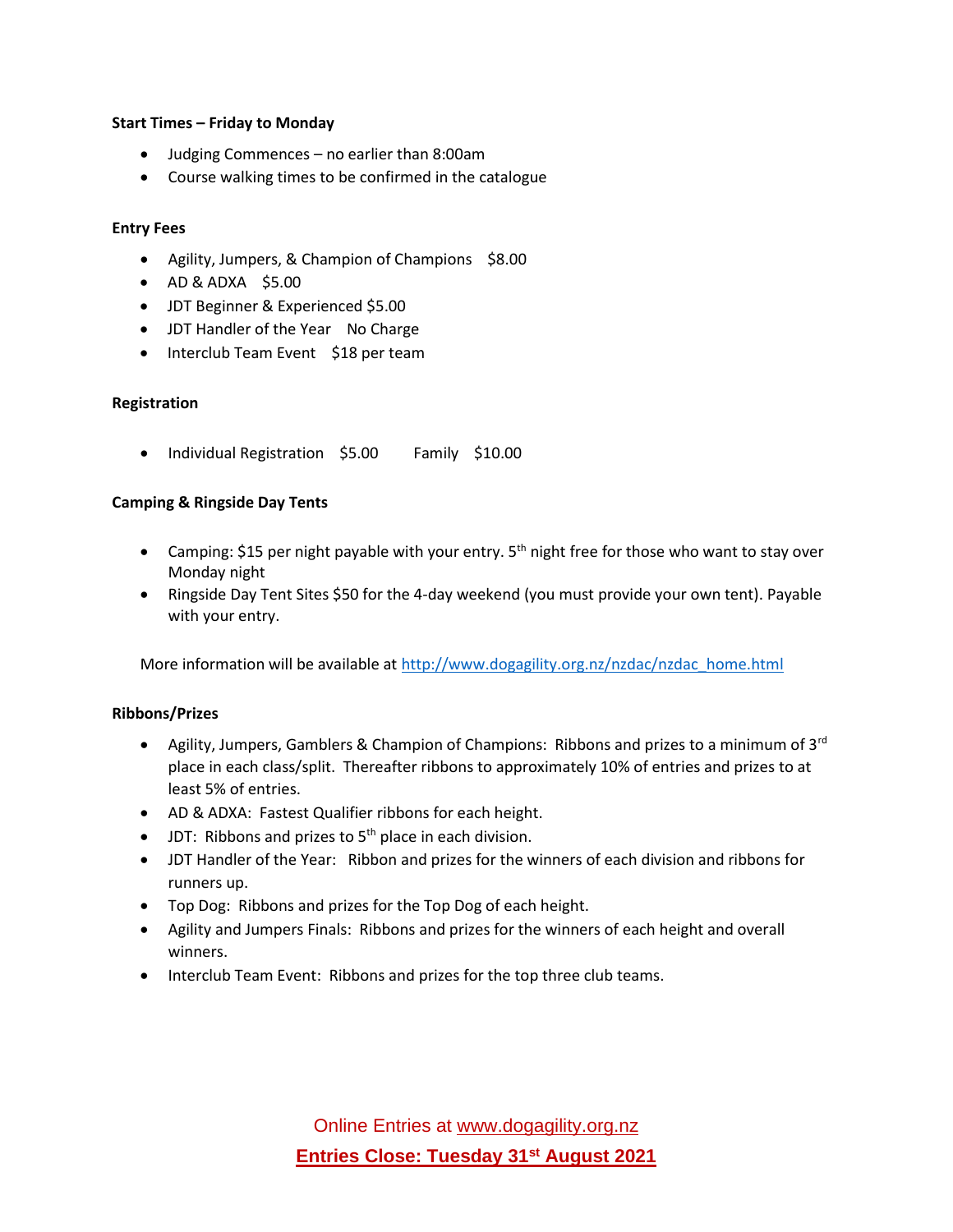#### **Trophies**

Perpetual trophies are awarded to:

- The overall winners of the Agility and Jumpers Finals
- Winners of the Agility and Jumpers Champion of Champions
- Winners of each division of JDT Handler of the Year Finals
- Top Dog in each height
- Overall Top Dog
- Winning Interzone Team
- Winning Interclub Team
- Winning Flygility Team

# **Entry Information**

#### **Champion of Champions (CoC) Classes**

Entry to the Agility CoC class is restricted to dogs with an Agility Champion or Agility Grand Champion title.

Entry to the Jumpers CoC class is restricted to dogs with a Jumpers Champion or Jumpers Grand Champion title.

# **Junior Dog Training (JDT) Classes**

JDT is open to all handlers who meet the following criteria:

- JDT Beginner Open to any child who has not acheived a placing first to third in any standard championship event with any dog at any time.
- JDT Experienced Open to any child who has acheived a placing first to third in any standard championship event with any dog at any time.

# **Young Handler of the Year Competition**

Entry for this competition is by qualification only;

- Children can only qualify two dog per class for the final.
- All competitors must be financial members of DogsNZ JDT to compete

# **Under 12 years**

To qualify children must be under 12 Years at 1 November 2020, and have achieved two clear rounds with the dog in any standard agility championship class (starters, novice, intermediate, senior) between 1 November 2020 and 31 August 2021

> Online Entries at [www.dogagility.org.nz](http://www.dogagility.org.nz/) **Entries Close: Tuesday 31st August 2021**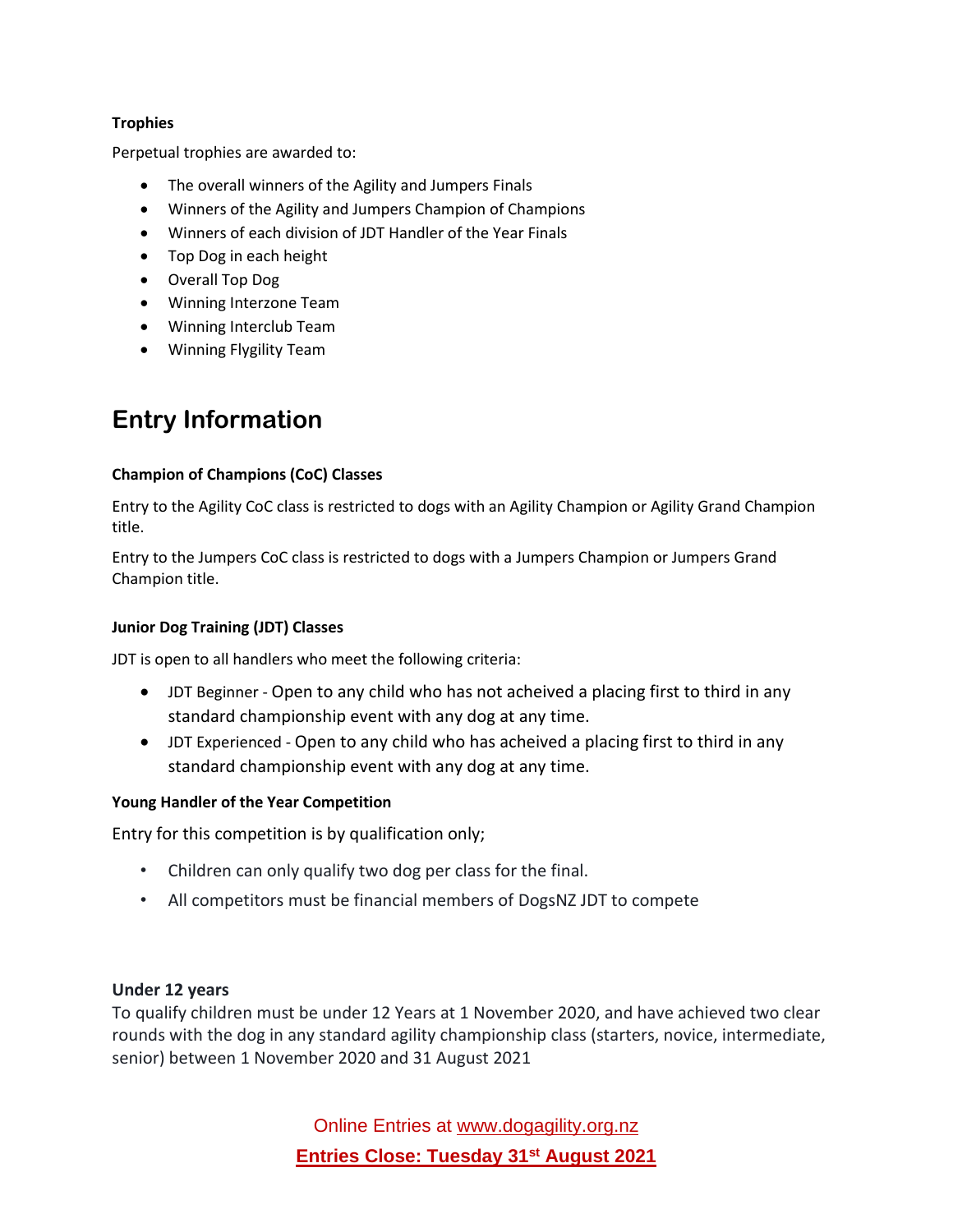# **12 years and Over – Novice**

To qualify children must be over 12 years old at 1 November 2020, and not turn 20 years before the final at NZDAC 2021 and have achieved two clear rounds with the dog in a Novice class at championship level between 1 November 2020 and 31 August 2021.

# **12 years and Over – Experienced**

To qualify children must be over 12 years old at 1 November, 2020, and not turn 20 years before the final at NZDAC 2021, and have achieved two clear rounds with the dog in an Intermediate/Senior class at championship level between 1 November, 2020 and 31 August, 2021.

Full entry information will be available at [http://www.dogagility.org.nz/nzdac/nzdac\\_home.html](http://www.dogagility.org.nz/nzdac/nzdac_home.html)

# **Club Teams Relay**

- Clubs can enter a maximum of two teams
- No dog or handler can be entered in more than one team.
- Teams will comprise three dogs and three handlers with no more than two dogs eligible for the same agility classes in any one team. i.e. a team could comprise of any of the following combinations:
	- o Two Intermediate/Senior dogs and one Novice/Intermediate dog
	- o Two Intermediate/Senior dogs and one Starters/Novice dog
	- o Two Novice/Intermediate dogs and one Intermediate/Senior dog
	- o Two Novice/Intermediate dogs and one Starters/Novice dog
	- o Two Starters/Novice dogs and one Intermediate/Senior dog
	- o Two Starters/Novice dogs and one Novice/Intermediate dog
	- o One Intermediate/Senior dog, one Novice/Intermediate dog and one Starters/Novice dog
- Entry form and further information available at [http://www.dogagility.org.nz/nzdac/nzdac\\_home.html](http://www.dogagility.org.nz/nzdac/nzdac_home.html)